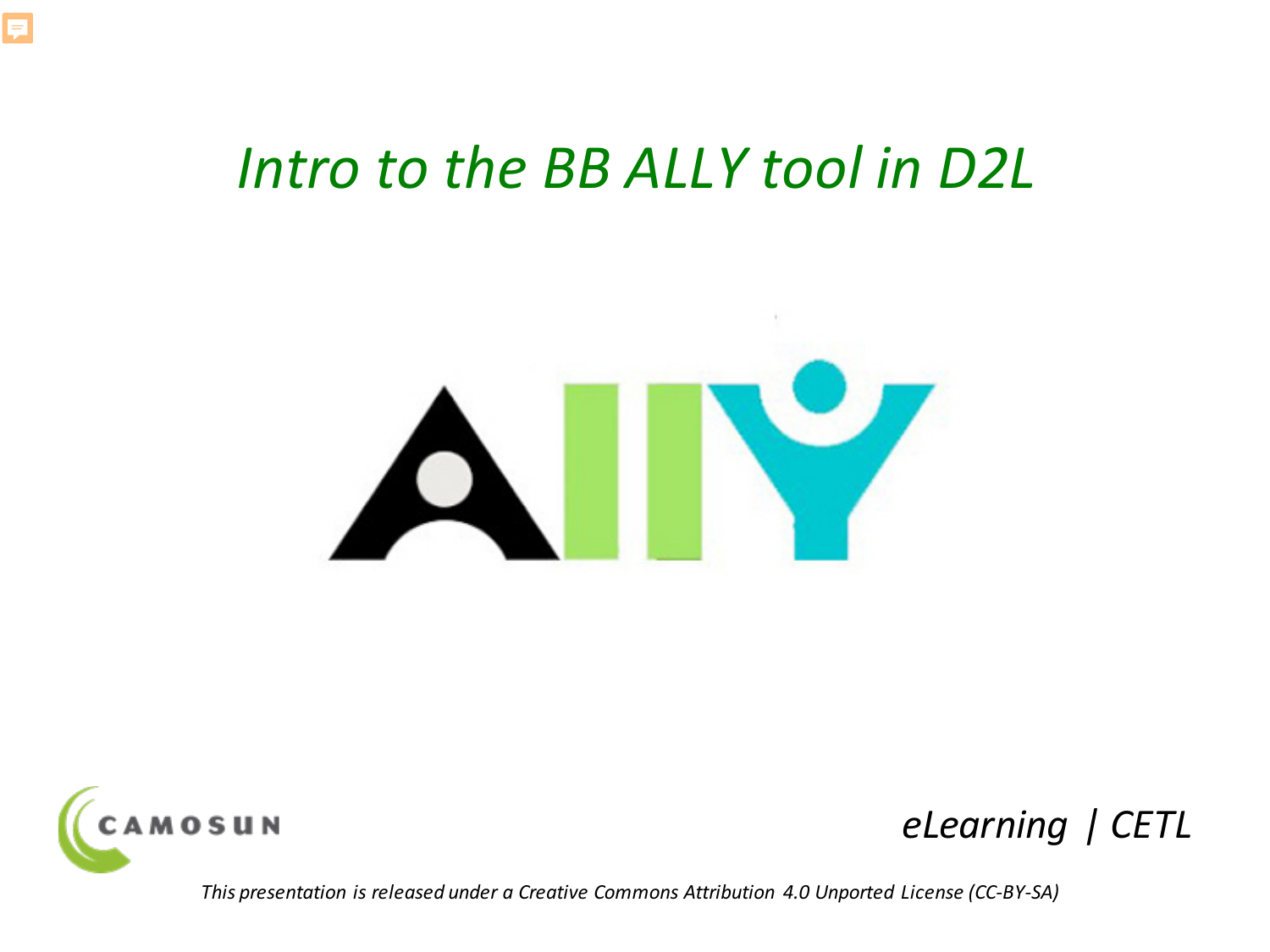# In Today's Session

- 1. Quick review of "accessibility" online
- 2. What is *BB Ally*?
- 3. Student & Instructor sides of *Ally* in a D2L site

*(NB: PDFS - Scanned vs OCR'd vs Tagged)*

4. Resources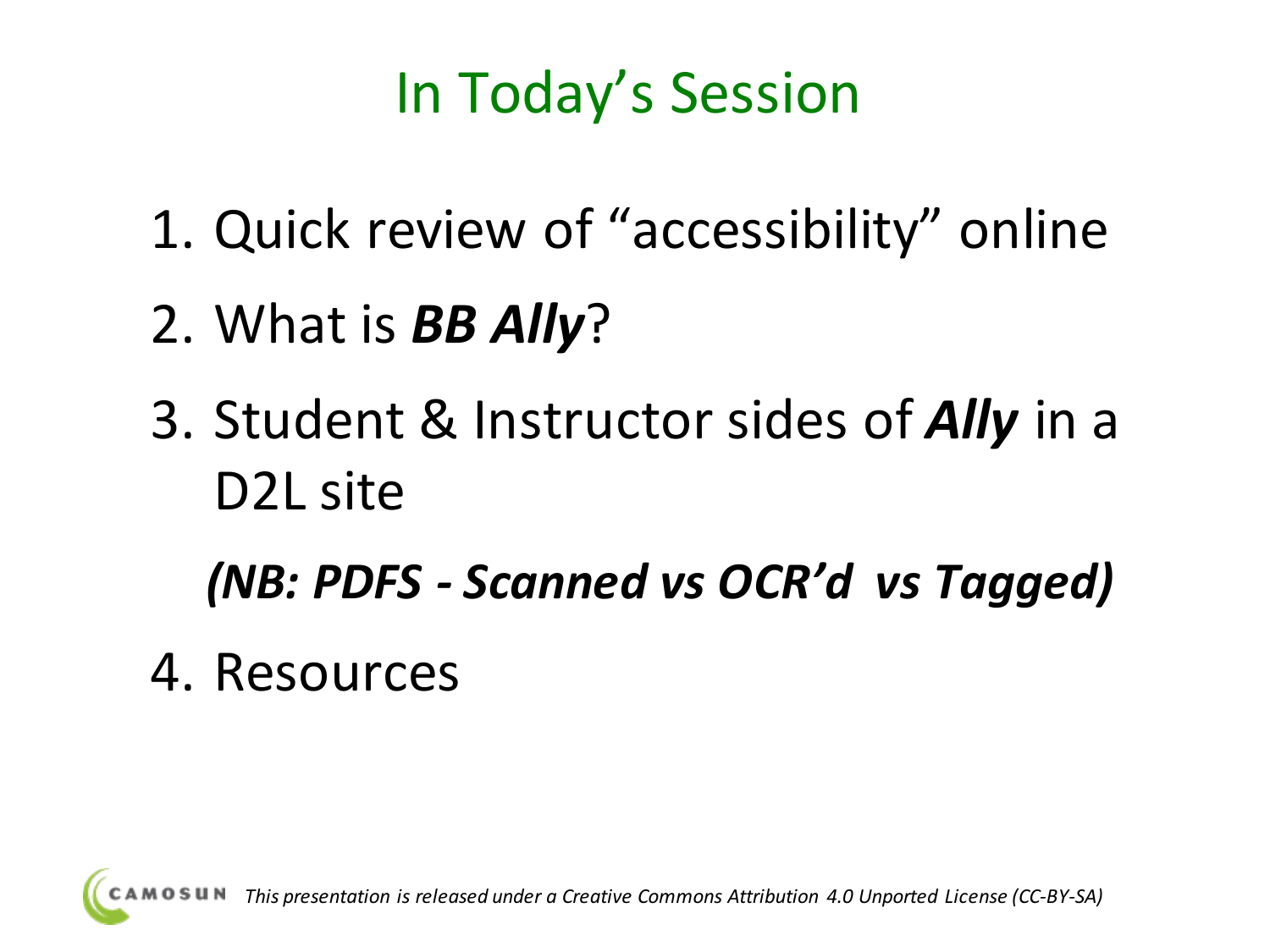# *Accessibility & Online Course Content*

When it comes to online content, some of your students will:

- 1. print online materials to study offline;
- 2. use assistive technology to read course materials or convert text-to-speech;
- 3. read English as a second-language;
- 4. use mobile devices to access course content;
- 5. have unreliable access to the Internet.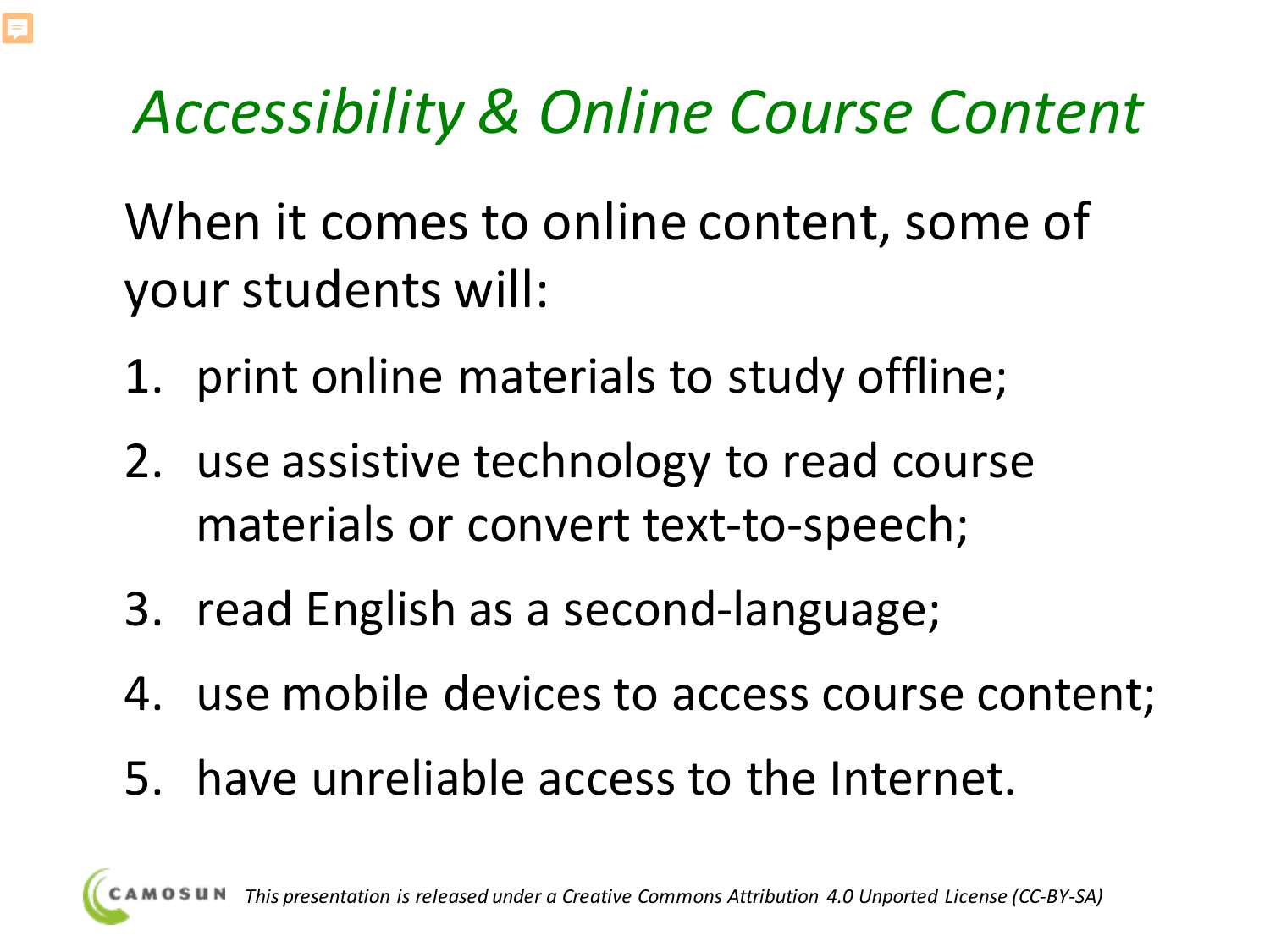

- [W3C Web Content Accessibility Guidelines](https://www.w3.org/TR/WCAG21/)  (WCAG); the global standard for web accessibility.
- **☆ [WCAG 2.1](https://www.w3.org/TR/WCAG21/) states web content must be:** 
	- *1. Perceivable* (available through multiple senses).
	- *2. Operable* (functional with mouse and keyboard).
	- *3. Understandable* (consistent, predictable, readable, preventing errors).
	- *4. Robust* (usable across technologies).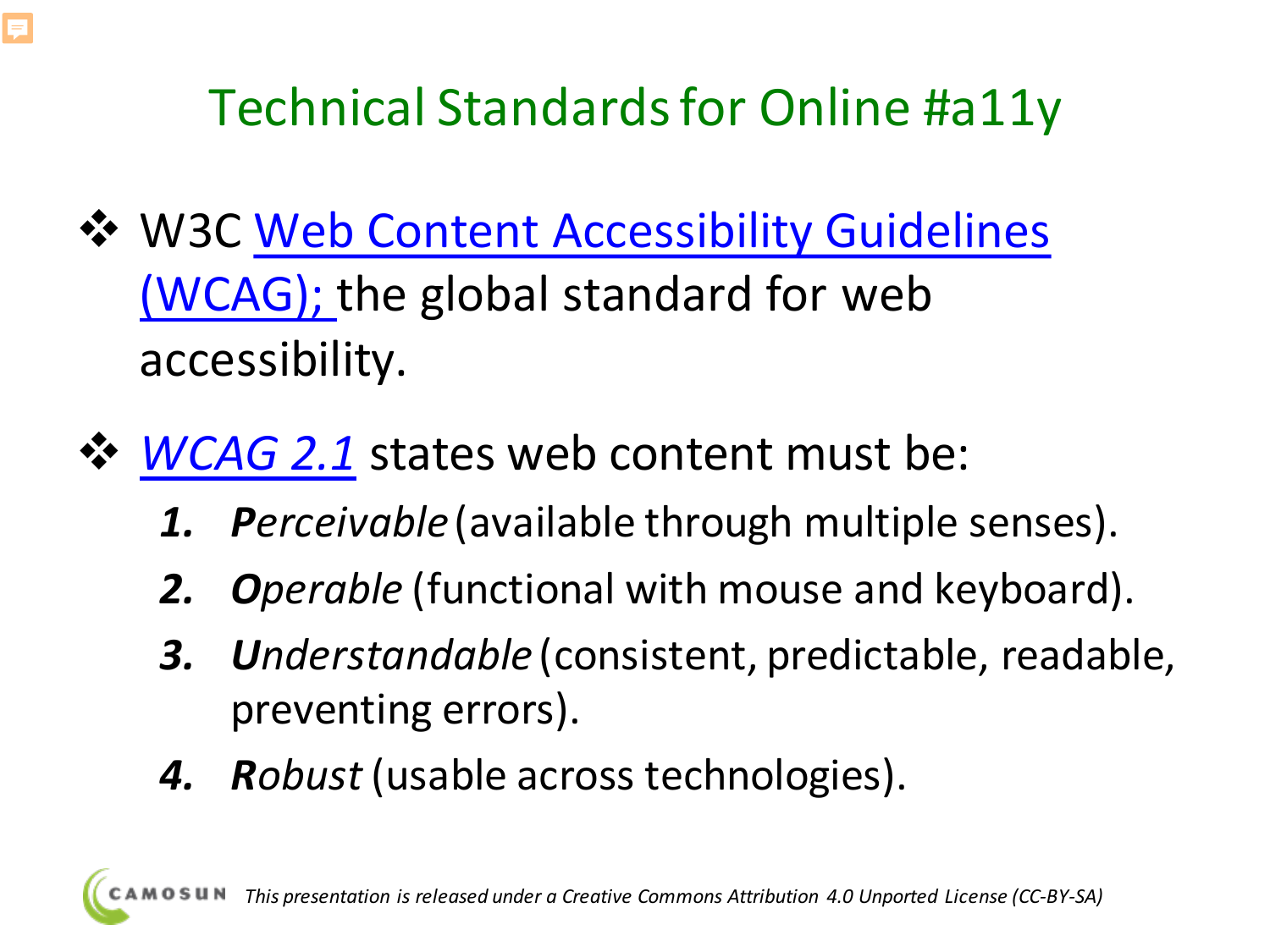# What is *Ally*?

# **[Ally](https://www.blackboard.com/resources/blackboard-ally-lms-datasheet)** (*aka* Blackboard Ally, BB Ally):

- integrated into our D2L *Brightspace*.
- auto-checks files against [WCAG 2.1 "AA"](https://www.w3.org/WAI/WCAG21/quickref/) rules to increase accessibility awareness & application.
- accessible alternative formats for **ALL** students.
- accessibility feedback & guidance to instructors.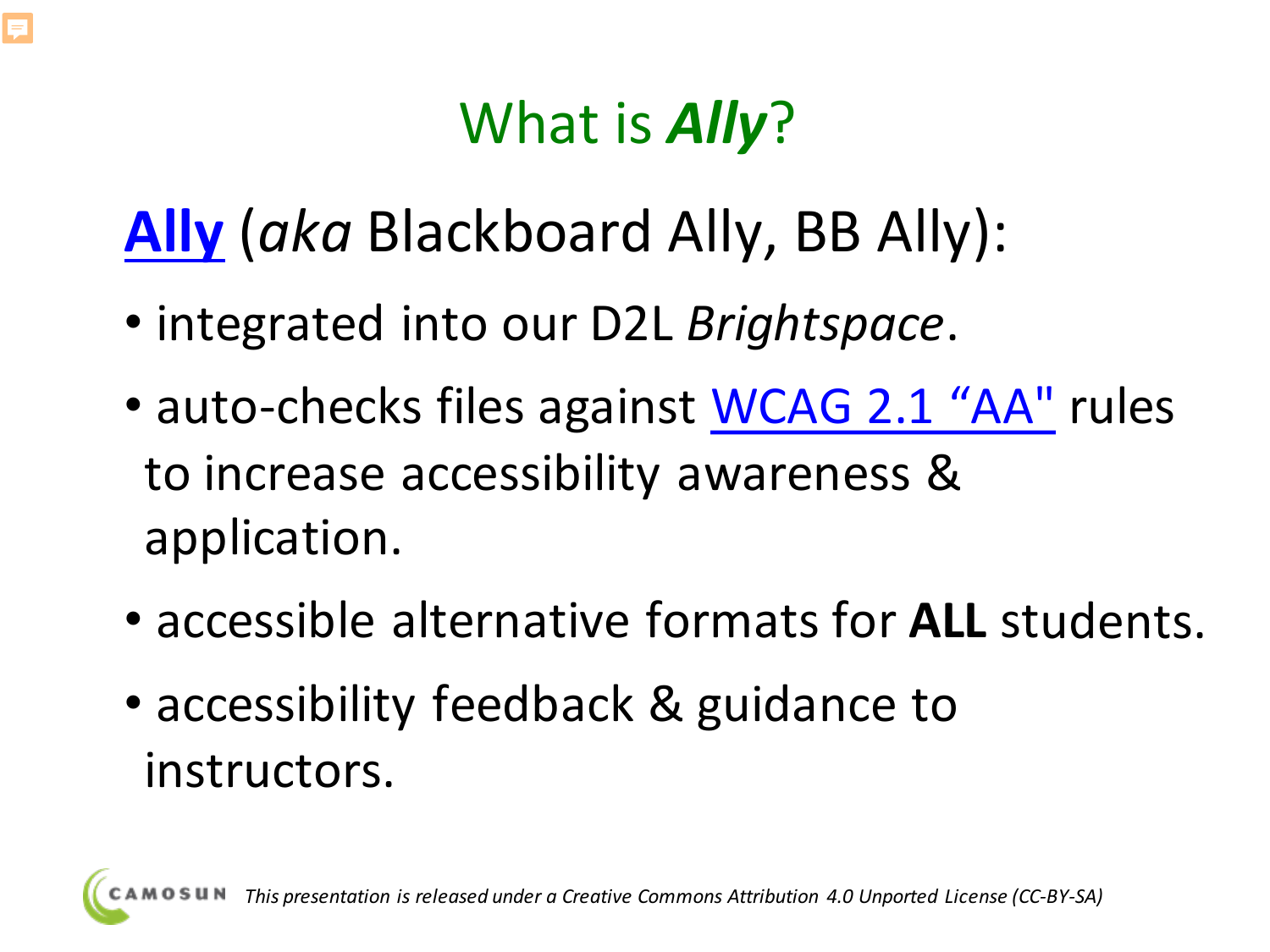# Support for ALL Students

- *ALLY* makes it possible for students to download alternative formats to the **Word, PowerPoint, PDF, and HTML** files you add to D2L.
- **Any** student in a D2L-based course can access these alternative options in Course Content.

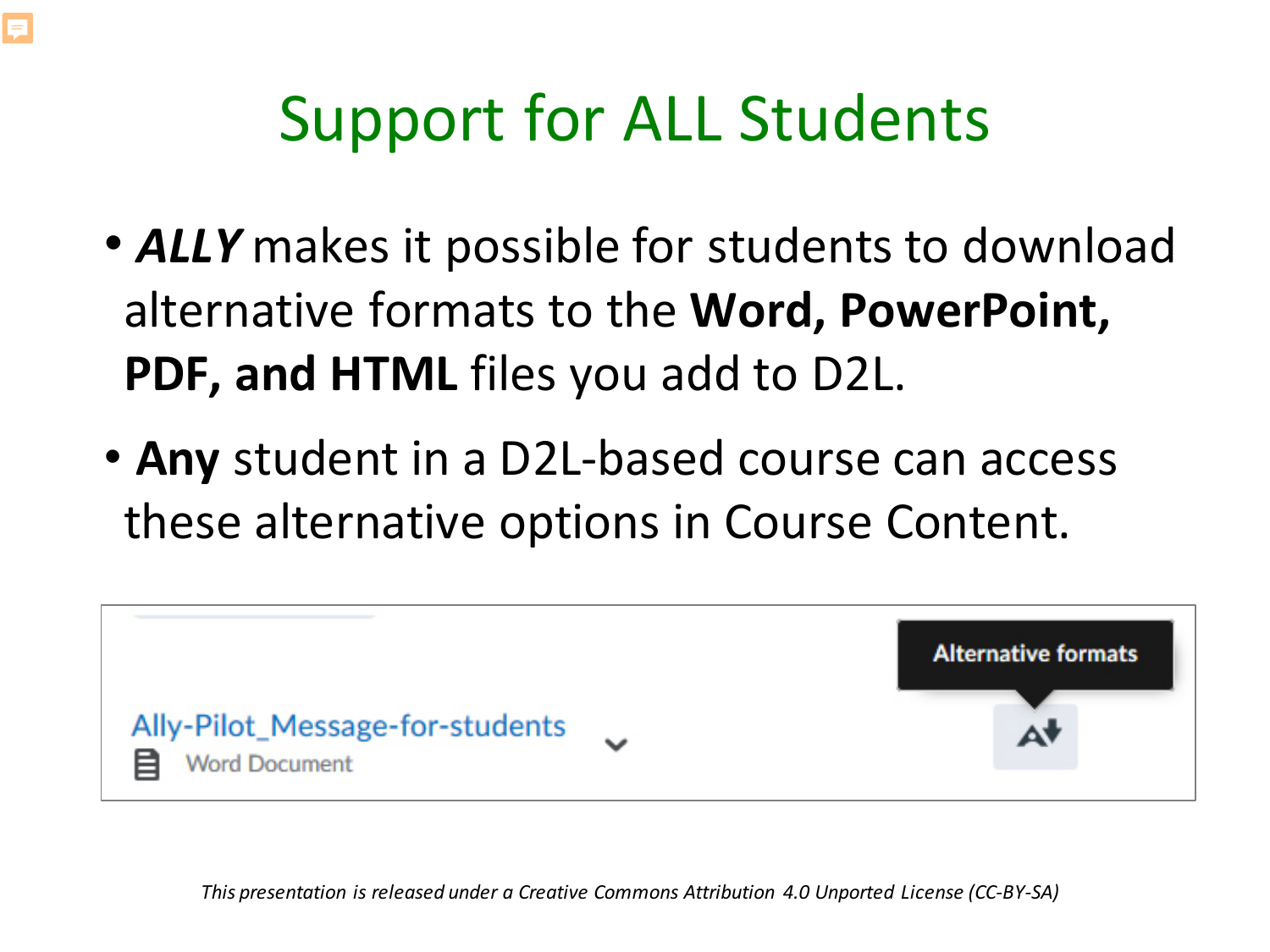# Alternative Format Options



*List of ALLY's alternative format options for a Word document posted to D2L Content.*

| Structured PDF for improved use with assistive technology                               |                                                                                                                                                                                                     |  |  |  |  |  |
|-----------------------------------------------------------------------------------------|-----------------------------------------------------------------------------------------------------------------------------------------------------------------------------------------------------|--|--|--|--|--|
|                                                                                         |                                                                                                                                                                                                     |  |  |  |  |  |
|                                                                                         |                                                                                                                                                                                                     |  |  |  |  |  |
|                                                                                         |                                                                                                                                                                                                     |  |  |  |  |  |
| <b>Electronic braille</b><br>BRF version for consumption on electronic braille displays |                                                                                                                                                                                                     |  |  |  |  |  |
| Audio<br>MP3 version for listening                                                      |                                                                                                                                                                                                     |  |  |  |  |  |
| <b>BeeLine Reader</b><br>Enhanced version for easier and faster on-screen reading       |                                                                                                                                                                                                     |  |  |  |  |  |
|                                                                                         |                                                                                                                                                                                                     |  |  |  |  |  |
|                                                                                         |                                                                                                                                                                                                     |  |  |  |  |  |
|                                                                                         |                                                                                                                                                                                                     |  |  |  |  |  |
|                                                                                         | For viewing in the browser and on mobile devices<br>For reading as an e-book on an iPad and other e-book readers<br>By downloading an alternative format, you agree with the Terms of Use<br>Cancel |  |  |  |  |  |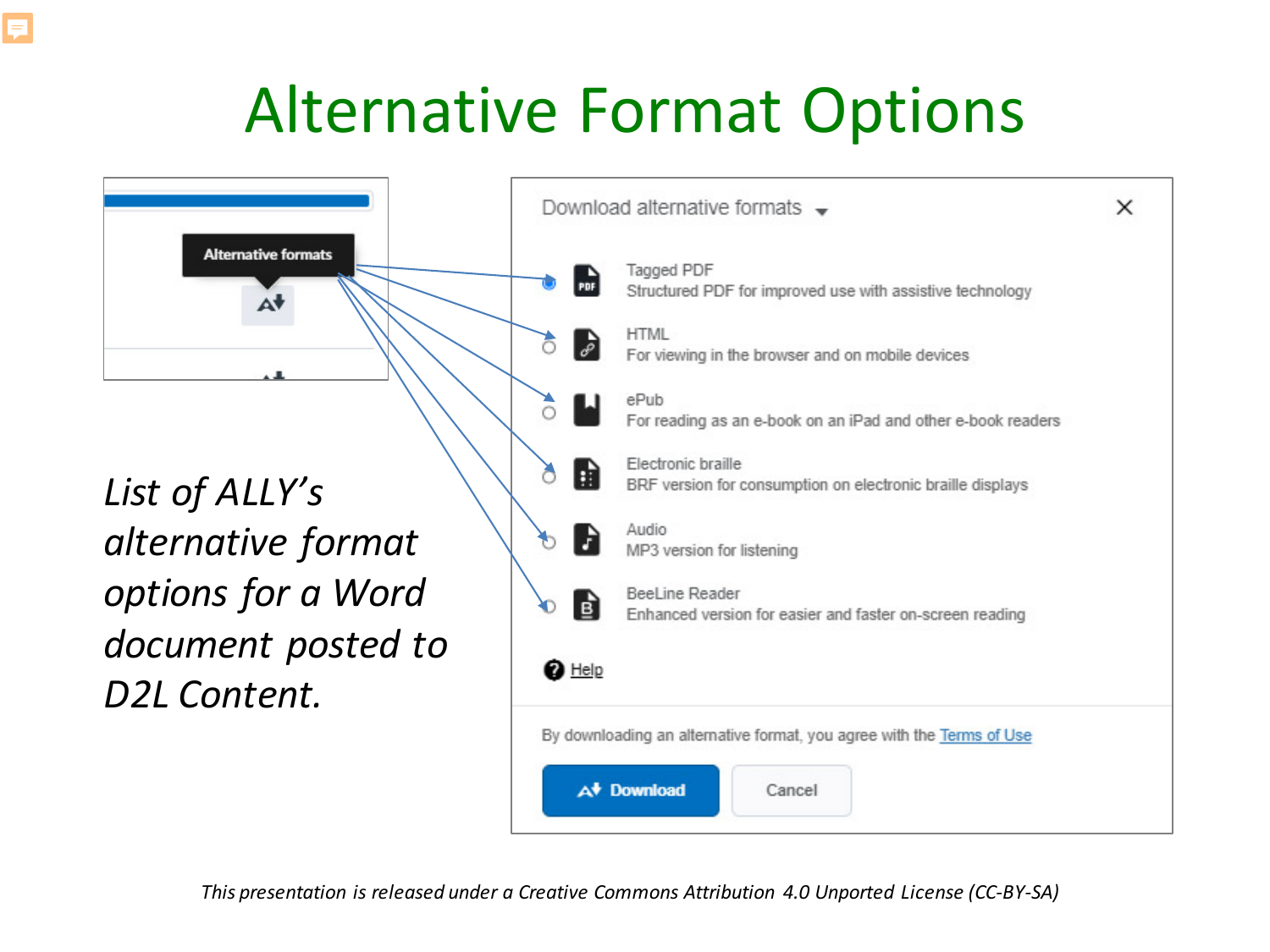# Available Alternative Formats in Ally

- 1. Tagged PDF
- 2. OCR'ed (*Optical Character Recognition*) PDF
- 3. HTML

F

- 4. ePub
- 5. Electronic Braille
- 6. Audio
- 7. BeeLine Reader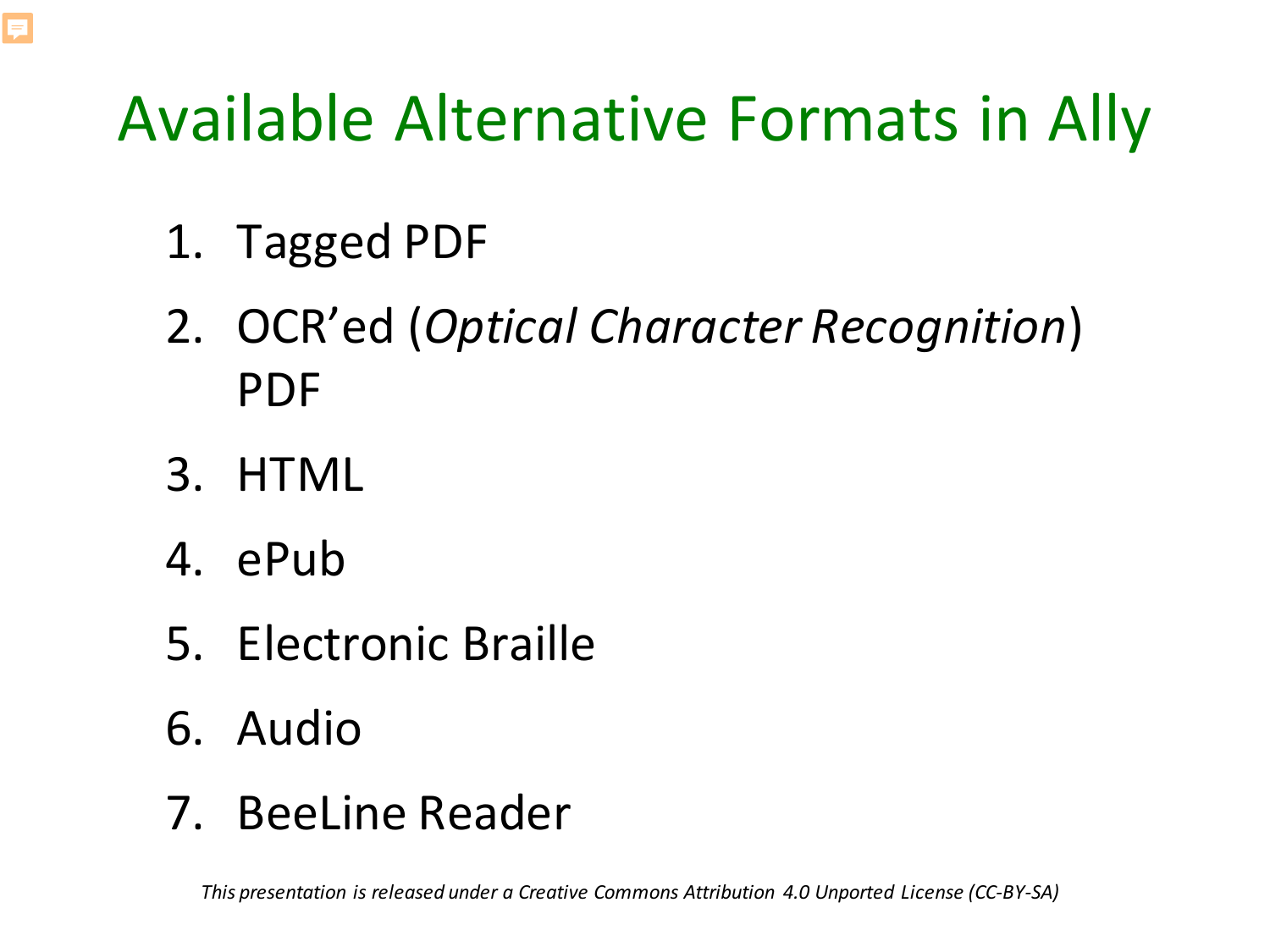# *FYI:* Terms of Use for Alternate Formats

 $\equiv$ 

# Canadian Copyright laws still apply to all of the Alternative Formats options.

| Terms of Use                                                                                                                                                                                                                                                                                                                                                                                                                                                                                                                                                                                             |
|----------------------------------------------------------------------------------------------------------------------------------------------------------------------------------------------------------------------------------------------------------------------------------------------------------------------------------------------------------------------------------------------------------------------------------------------------------------------------------------------------------------------------------------------------------------------------------------------------------|
| You can only download an alternative format if at least one of the following is true:                                                                                                                                                                                                                                                                                                                                                                                                                                                                                                                    |
| • you own the copyright (e.g., it's your own work)<br>• you have permission (e.g., a license) from the copyright holder<br>the copyright has expired<br>٠<br>• you have a disability that permits the creation of accessible versions of<br>copyrighted materials under applicable copyright law such as the Chafee<br>Amendment in the United States (17 U.S. Code § 121) or the Copyright,<br>Designs and Patents Act, 1988, Section 31A in the United Kingdom, and you<br>agree to abide by all limitations of such laws.<br>• any other copyright exceptions such as fair dealing or fair use apply. |
| Alternative formats are for personal use only and you may not copy, post or share the<br>alternative format with others. You will be fully responsible for damages arising from<br>your failure to comply with these terms.                                                                                                                                                                                                                                                                                                                                                                              |
| <b>Back</b>                                                                                                                                                                                                                                                                                                                                                                                                                                                                                                                                                                                              |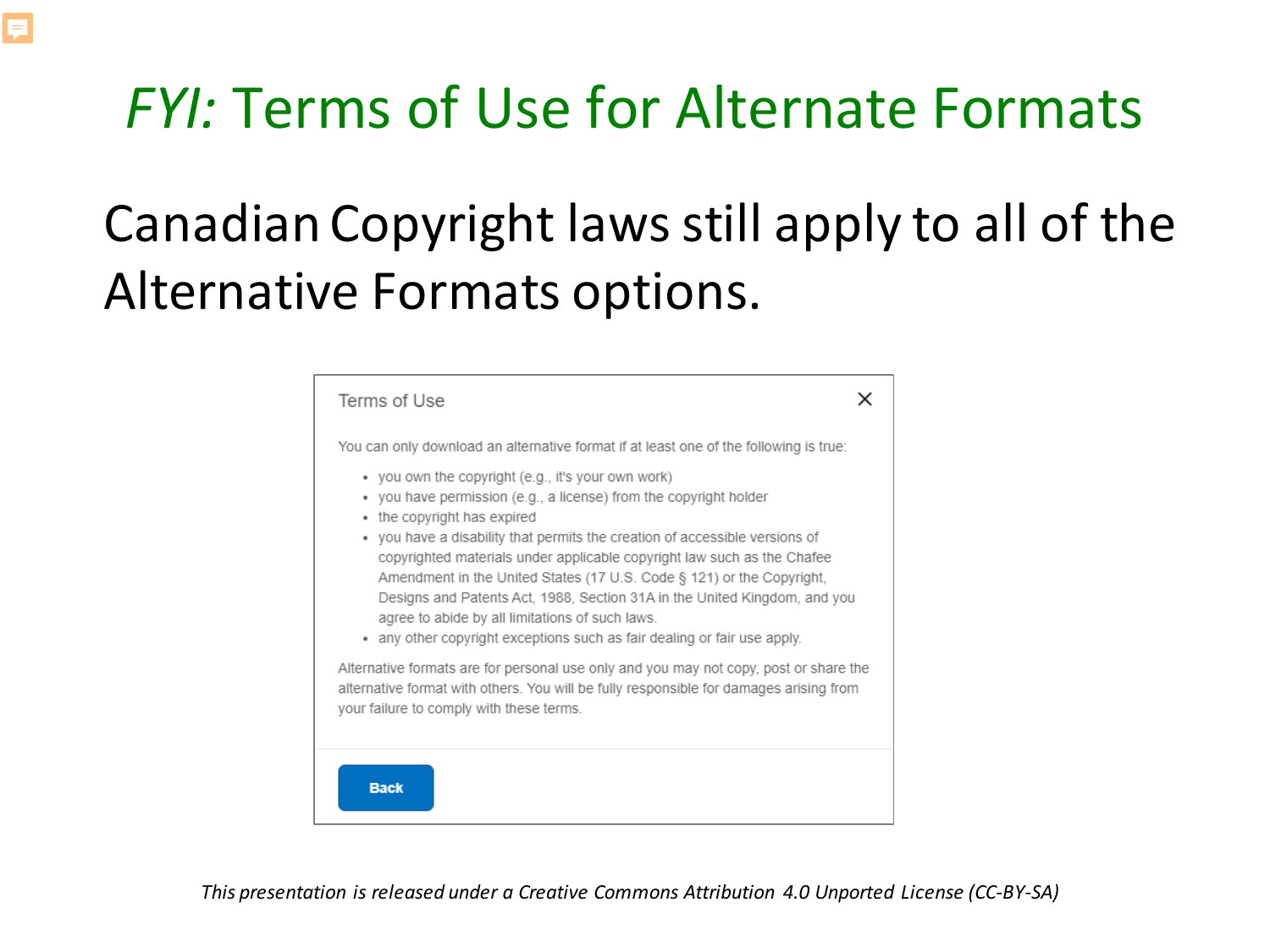# Support all for Instructors

- *ALLY* does not do anything to your original files.
- *ALLY* provides instructors with immediate feedback how to improve the accessibility of their course content.
- You decide what to fix first; you do not have to do everything *ALLY* recommends all at once.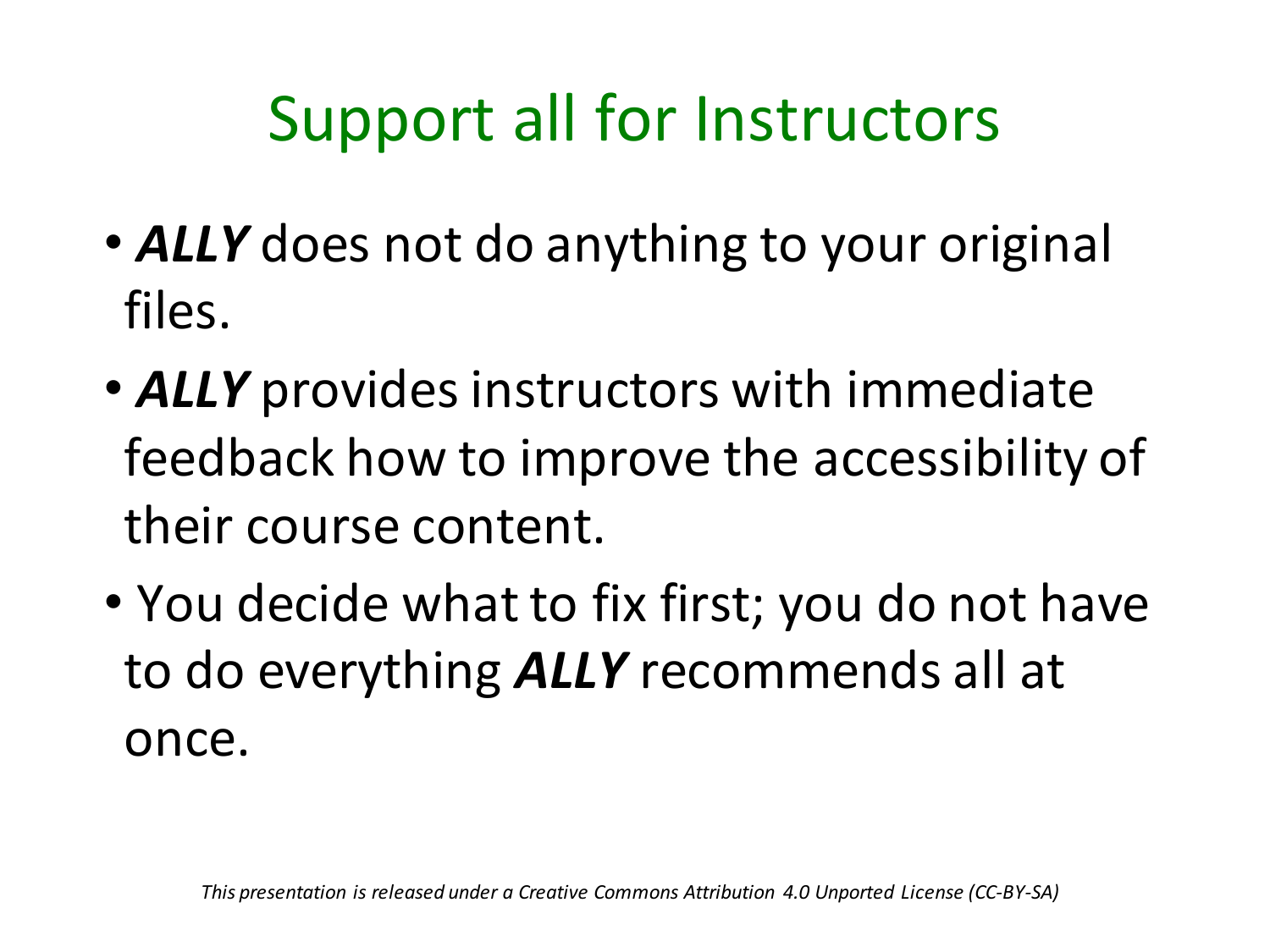

## In D2L Content: Visual indicators beside each file you add:



"*Instructor Feedback: Learn how to fix accessibility issues with your course content*" [\(PDF available via Blackboard.com](https://help.blackboard.com/sites/default/files/documents/2018-05/Ally-QuickStart-2018_03-InstructorFeedback.pdf))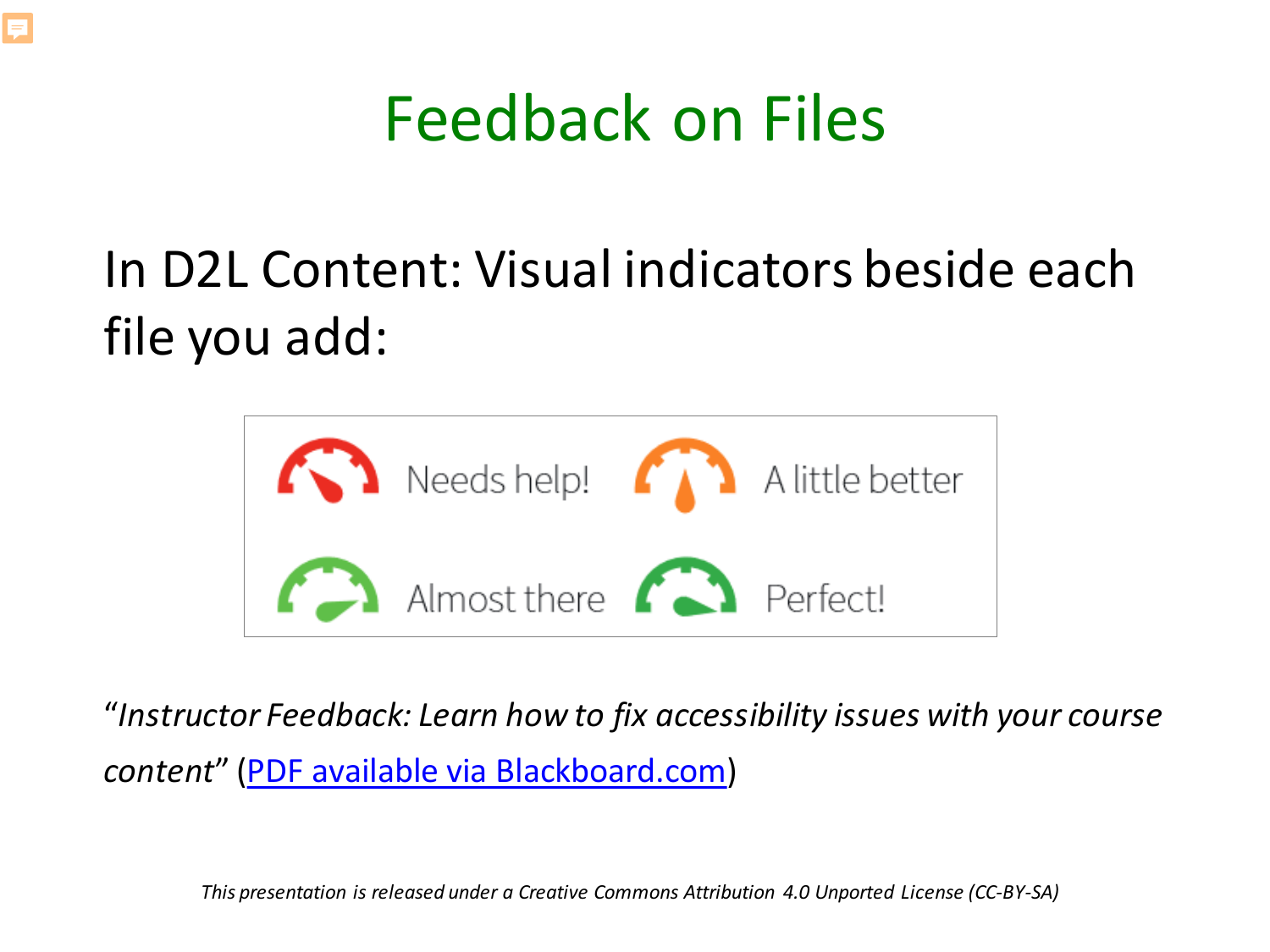

# Demo of Ally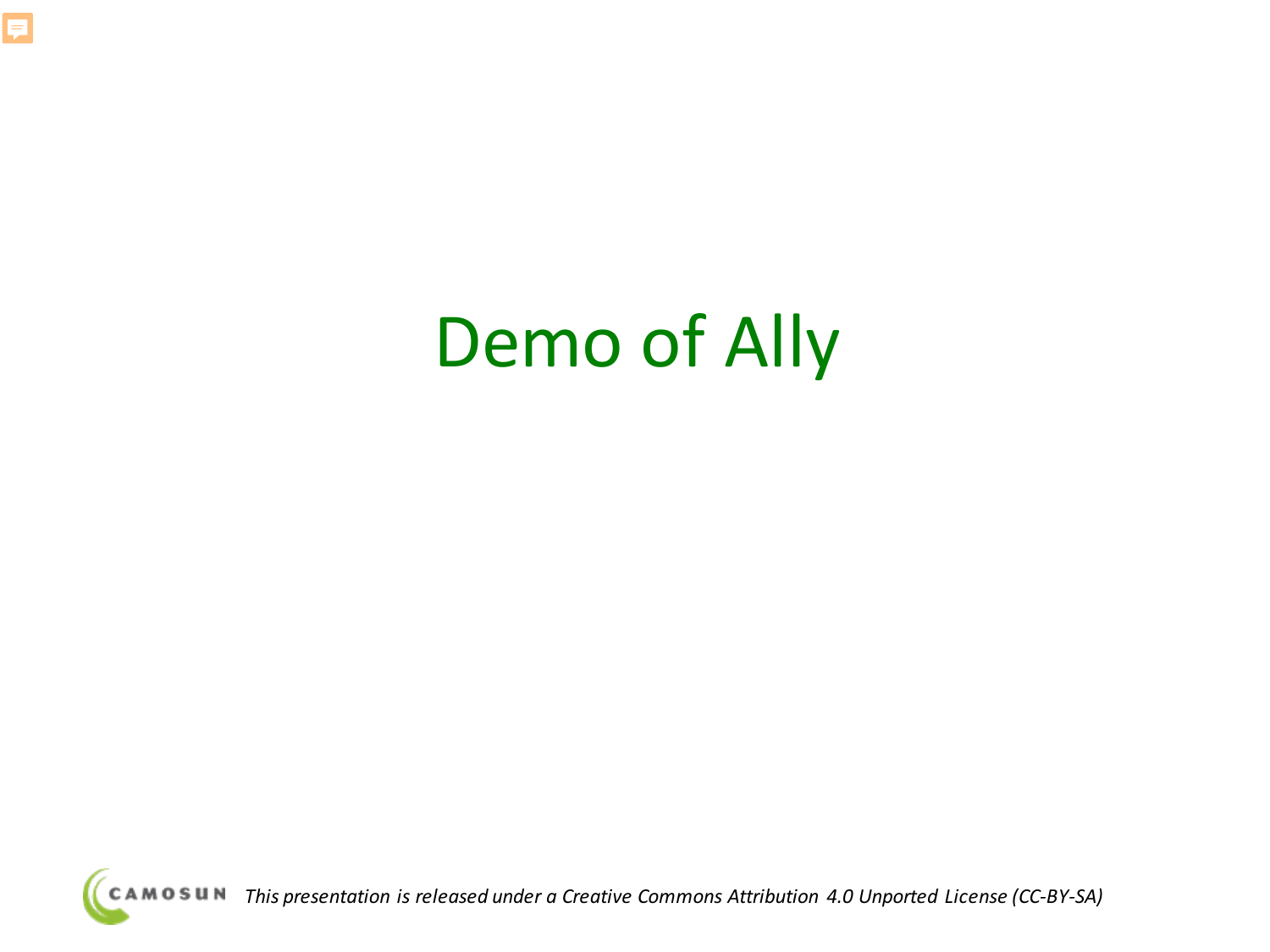# Ally feedback through Content

E

| × | How Accessible is the Colour Contrast here<br>$\checkmark$<br>目<br><b>Word Document</b>               |             | Δ۱ |                                                            |  |
|---|-------------------------------------------------------------------------------------------------------|-------------|----|------------------------------------------------------------|--|
|   | (File can also be used to demo ReadSpeaker tools + #a11y feedback from ALLY)                          |             |    | <b>Accessibility score: Low</b><br><b>Click to improve</b> |  |
| ₩ | e.g. Course Reading (PDF) created via photocopying<br>目<br>PDF document                               |             | A  |                                                            |  |
|   | This PDF was created via photocopy scan. Ally's feedback on this version is that it is 0% accessible. |             |    |                                                            |  |
| H | e.g. of same Course Reading (PDF) with Optical Character<br><b>Recognition (OCR)</b>                  | $\check{ }$ |    |                                                            |  |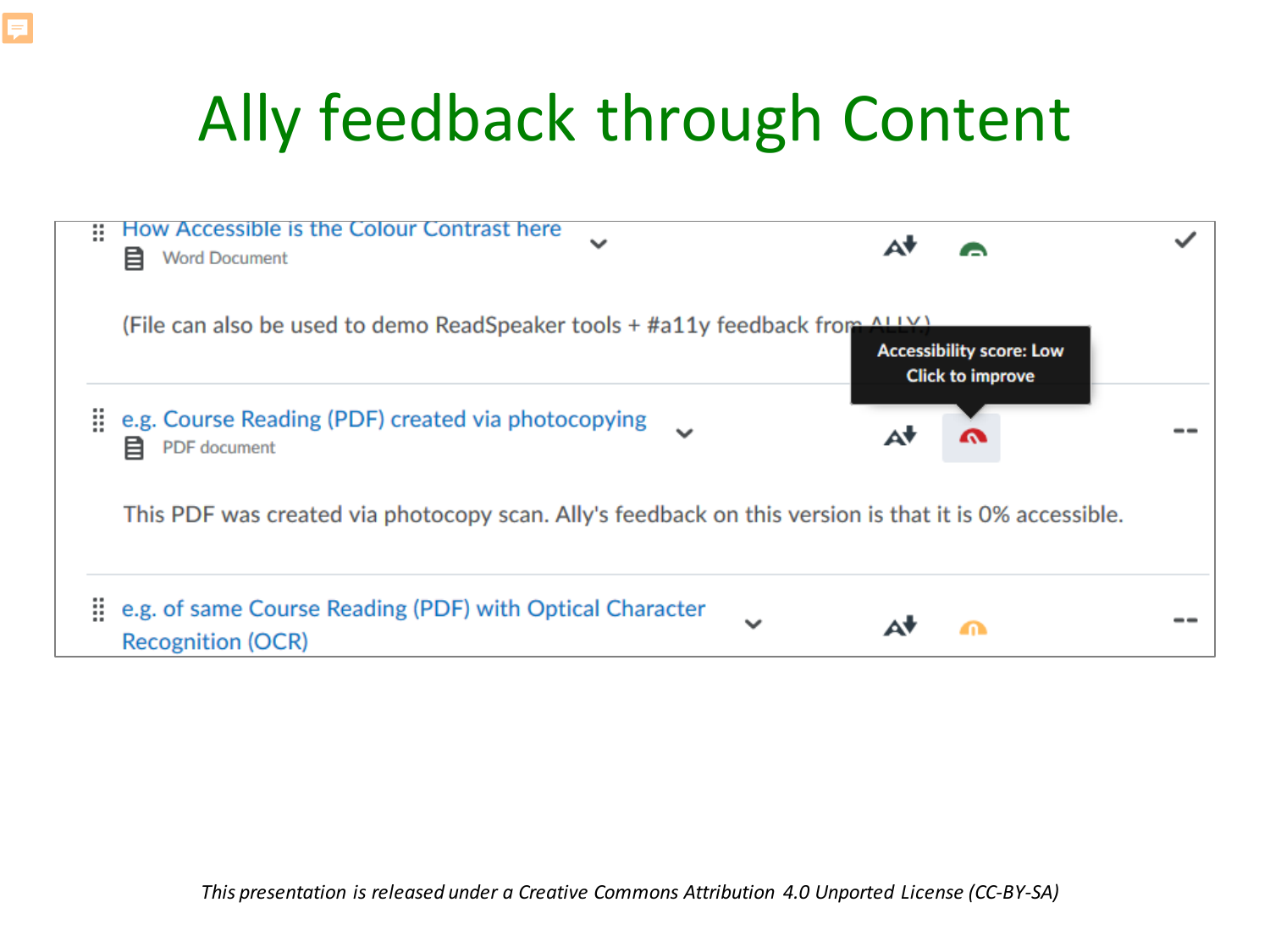# Feedback View + Applying Feedback

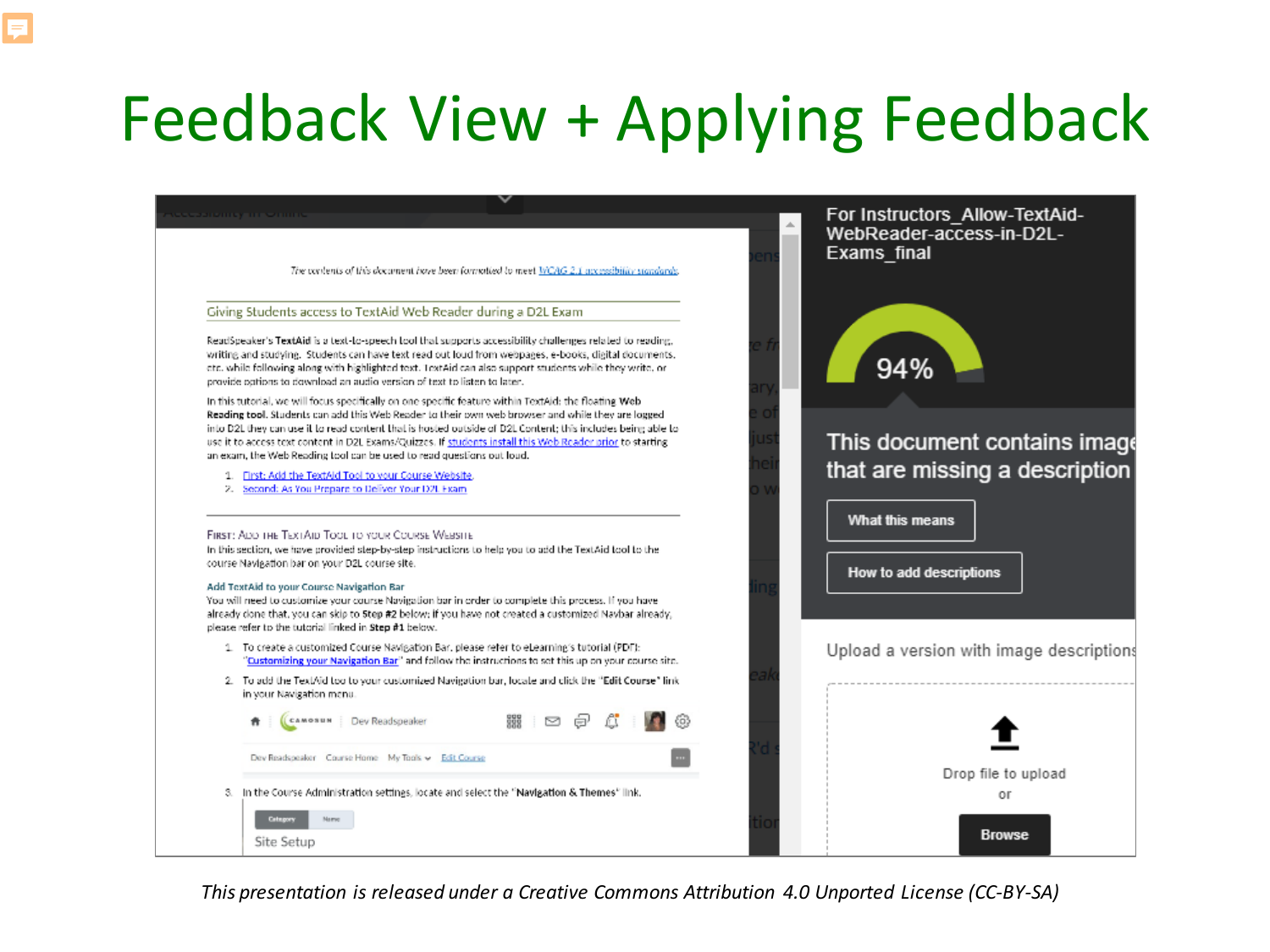# Course Accessibility Report

### Review your **Course Accessibility Report** for a complete overview of accessibility issues in the course:

巨



| <b>Sue's Course</b><br>$90\%$<br>Overview<br>Content |                                                                         |                                      |               |                                                       |  |  |  |  |  |
|------------------------------------------------------|-------------------------------------------------------------------------|--------------------------------------|---------------|-------------------------------------------------------|--|--|--|--|--|
|                                                      | All course content<br>File description<br>Word document<br>PDF document | 26<br>24<br>16                       | V             | Content with the easiest issues to fix<br>10<br>Start |  |  |  |  |  |
| 92                                                   | <b>HTML</b> file<br><b>External link</b><br>Module<br>Presentation      | 10<br>$\mathbf{7}$<br>6<br>3<br>View | $\mathcal{L}$ | Fix low scoring content<br>5<br>Start                 |  |  |  |  |  |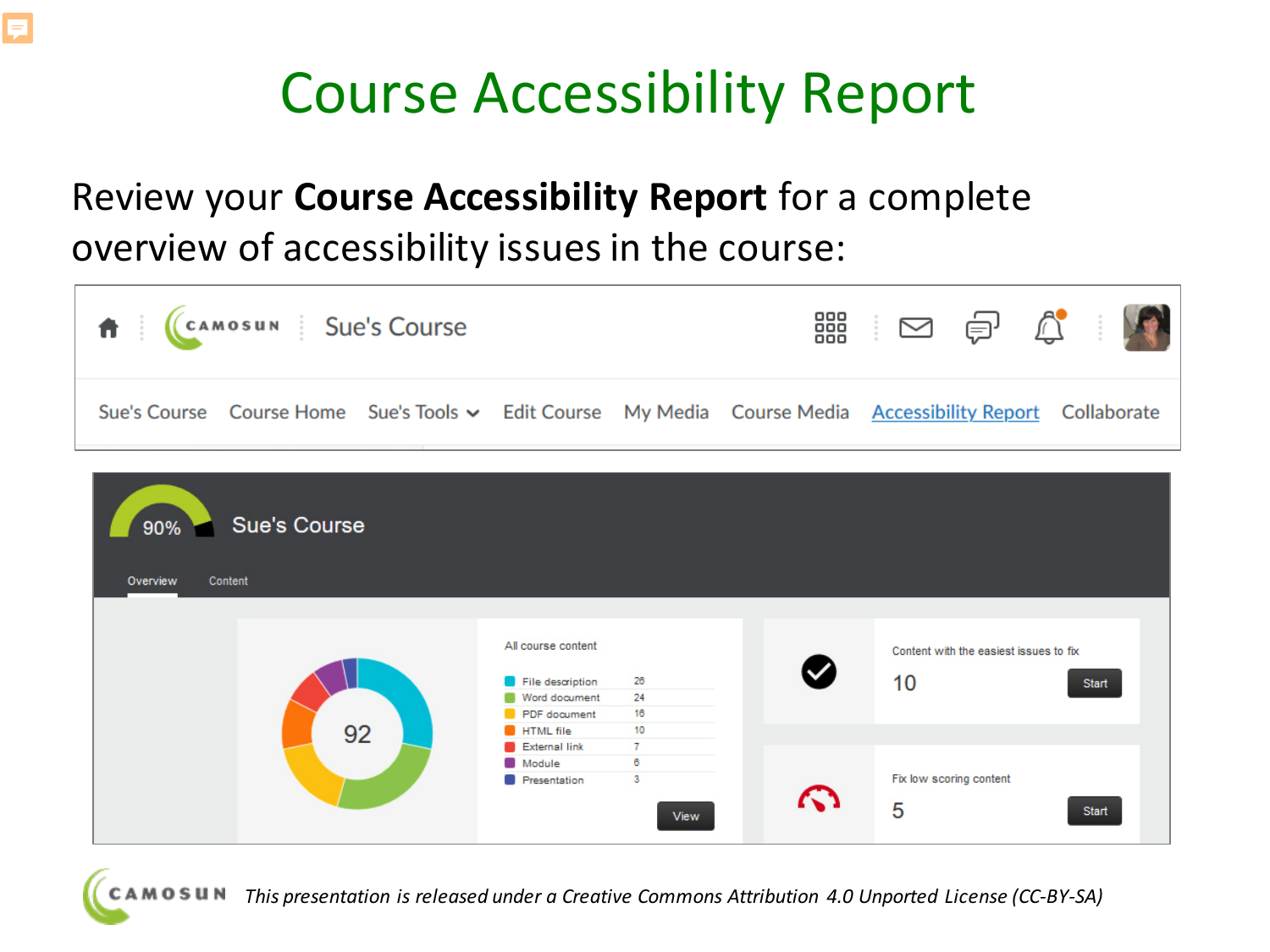# Some Common Feedback from Ally

• "This PDF is **scanned**"

E

- "This document **does not have headings**"
- "This document contains **images without a description**"
- "This document has **contrast issues**"
- "This document has **tables that don't have any headers**"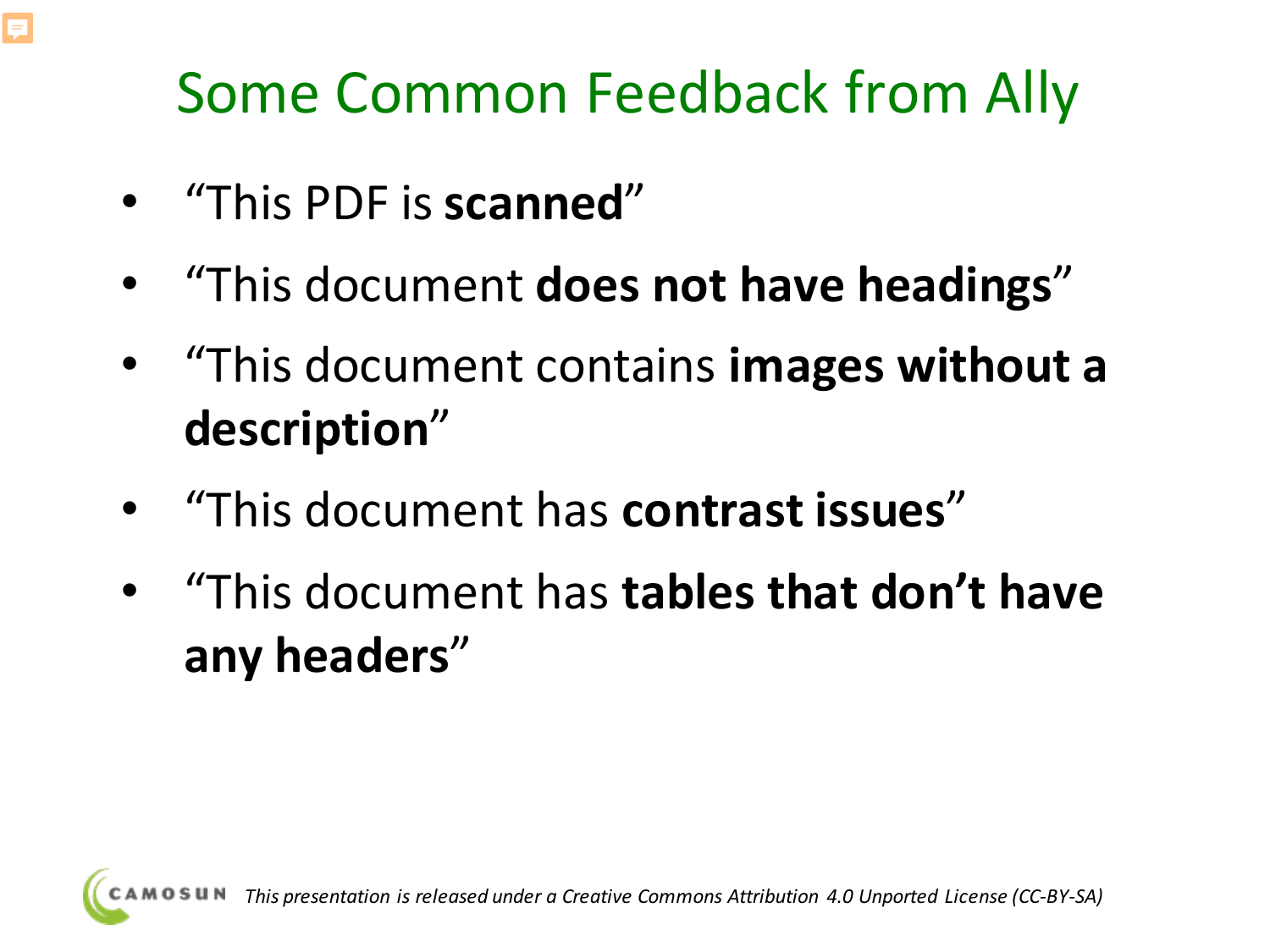

# What do you do with Ally's feedback?

# "How do I improve the score on this file?" "What should I do first?"

# "What does this feedback MEAN?!"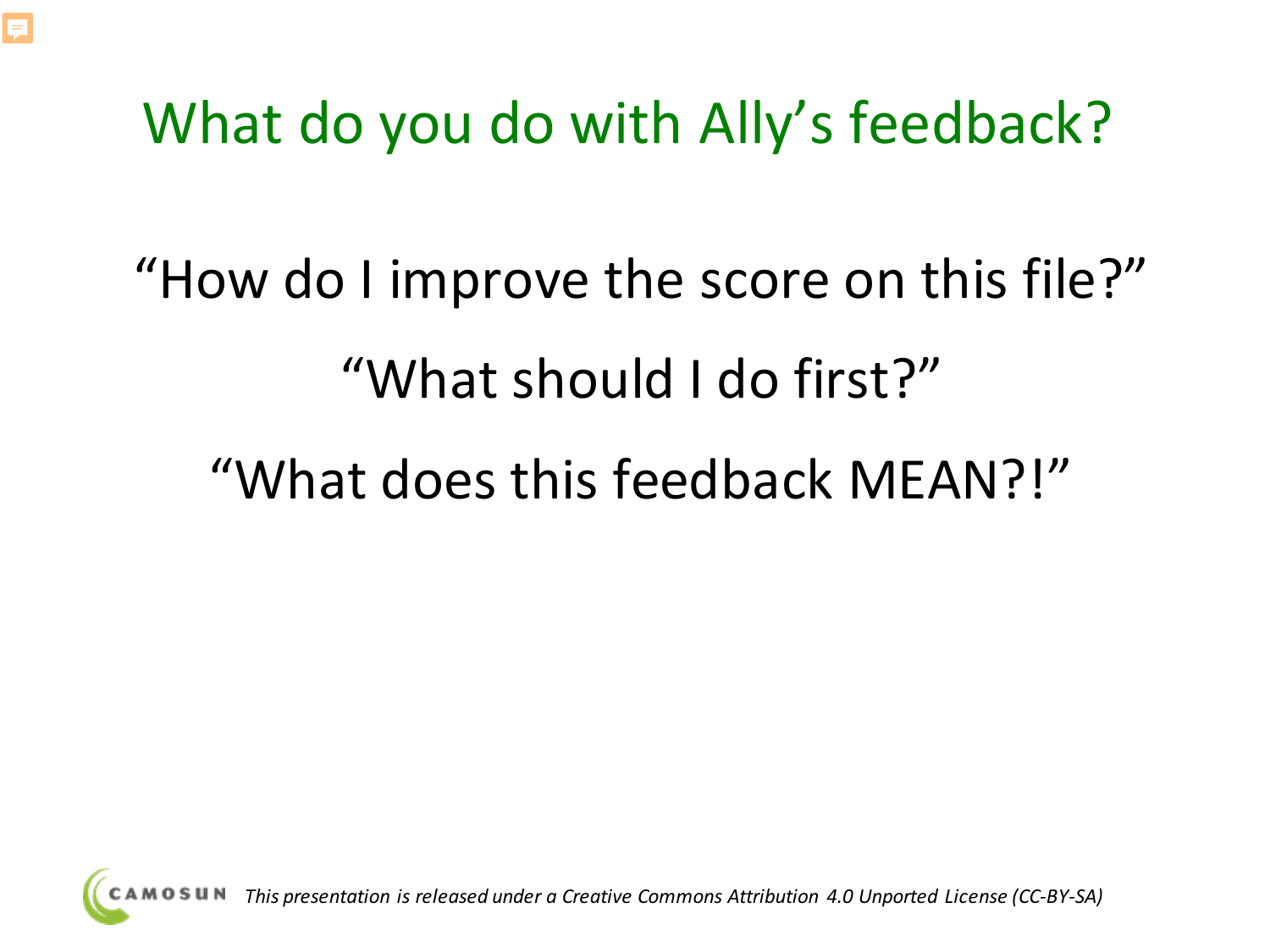# *Demo*: Examples of Common Feedback

- 1. Example of improving a score from feedback. *(Word doc example)*
- 2. Example of a PDF from photocopy. *(with assistance from ReadSpeaker's docReader tool)*.
- 3. Example of improved version of PDF generated by ALLY (+ what you could do next!)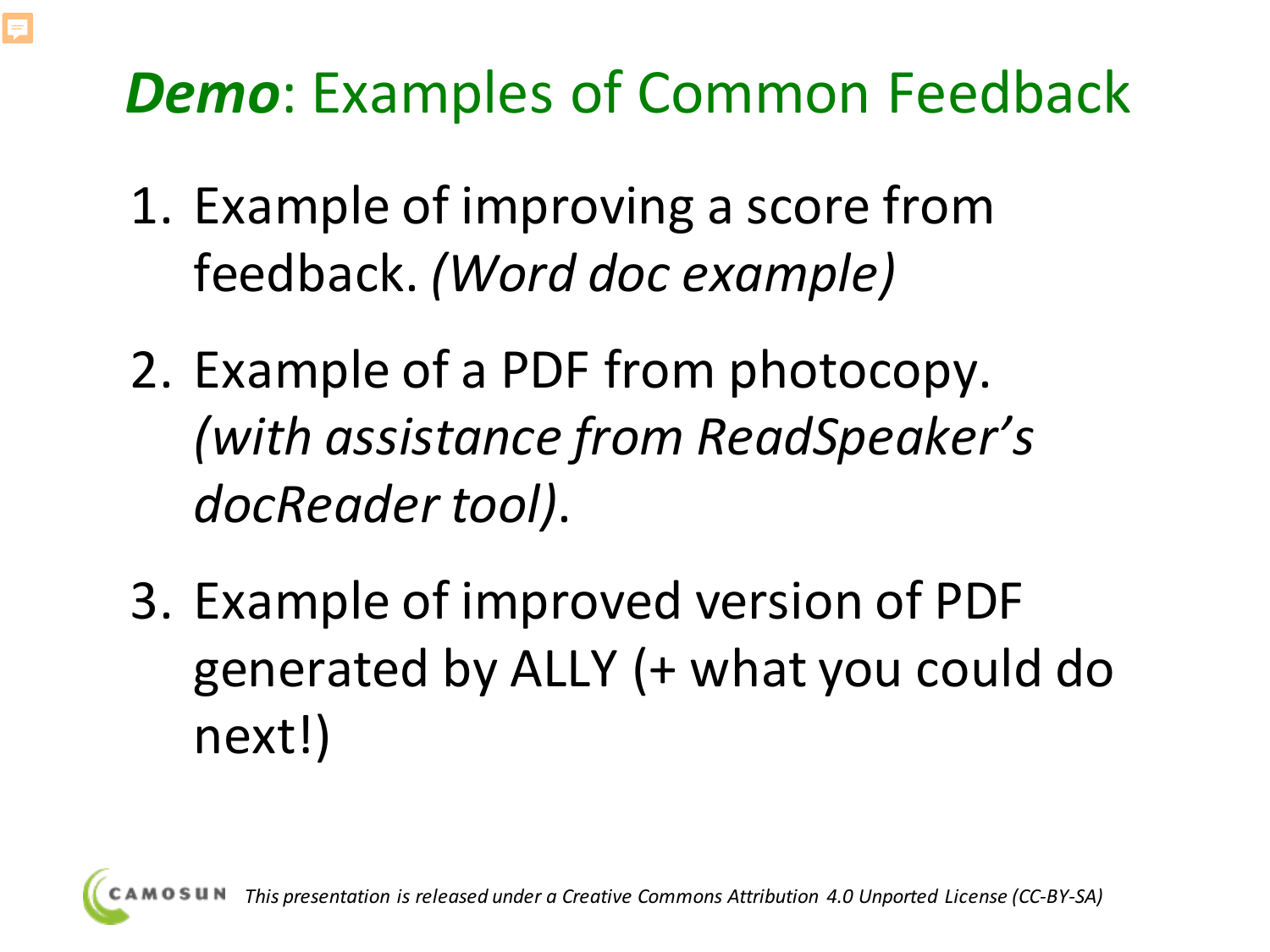# Resources to Use

- eLearning Tutorials: *[Accessibility](https://elearningtutorialscamosun.opened.ca/accessibility/)*
- BC Open Textbook **[Accessibility Toolkit](https://opentextbc.ca/accessibilitytoolkit/)**
- •BB ALLY's "*Instructor Feedback: Learn how to fix accessibility issues with your course content*"
- •**WCAG** [\(Web Content Accessibility Guidelines\)](https://www.w3.org/TR/WCAG20/#guidelines)
- •WebAIM's **WAVE** [\(Web Accessibility Evaluation tool\)](https://wave.webaim.org/)
- •WebAIM's [Contrast Checker](https://webaim.org/resources/contrastchecker/)
- Microsoft Office "*Accessibility Checker*"
- **ReadSpeaker** tools in D2L